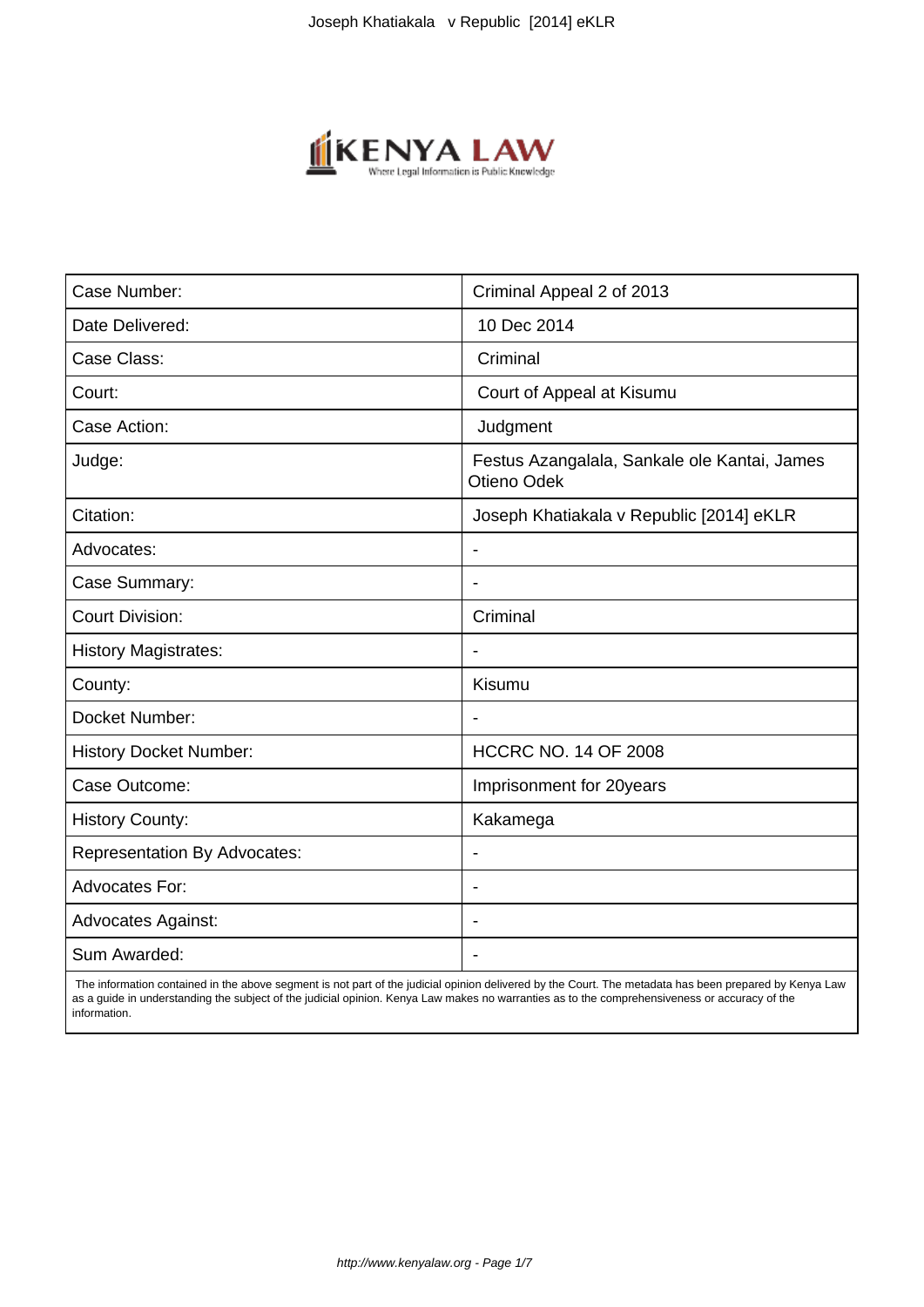### **IN THE COURT OF APPEAL**

#### **AT KISUMU**

## **(CORAM: AZANGALALA, ODEK & KANTAI, JJ. A)**

#### **CRIMINAL APPEAL NO. 2 OF 2013**

#### **BETWEEN**

**JOSEPH KHATIAKALA .................................. APPELLANT**

**AND**

**REPUBLIC.............................................................RESPONDENT**

 **(Appeal from a Judgment of the High Court of Kenya at Kakamega**

**(Chitembwe, J) dated 31st January, 2013**

**in**

**HCCRC NO. 14 OF 2008)**

**\*\*\*\*\*\*\*\*\*\*\*\*\*\*\*\*\*\*\*\***

#### **DRAFT JUDGEMENT OF THE COURT**

This is a first appeal and we are duty bound to revisit the evidence afresh, analyse it, evaluate it and reach our own conclusion provided that we are minded that the trial court had the advantage of seeing the demeanour of the witnesses and hearing them and thus give allowance for the same – see the oftcited case of **Okeno v Republic [1972] EA 32** on the duty of a first appellate court. That statement of the law will also be found in our recent decision in **Raphael Isolo Echakara & Anor v Republic (Kisumu) Criminal Appeal No. 44 of 2013 (ur)** amongst many others.

 The charge that faced the appellant was that of murder contrary to Section 203 as read with Section 204 of the Penal Code. It was alleged in the Information that on  $8<sup>th</sup>$  February, 2008 at Lubambo village in the then Kakamega District the appellant murdered Christopher Musinzi.

The prosecution called seven witnesses and at the close of that case the trial Court found that the appellant had a case to answer. The appellant gave sworn testimony and in a considered judgement delivered on  $8<sup>th</sup>$  November, 2012 the learned trial judge (Said J. Chitembwe, J) convicted him and sentenced him to 20 years imprisonment. Those findings provoked this appeal premised on five grounds of appeal set out in the Memorandum of Appeal drawn by learned counsel for the appellant M/s S. M. Onyango Associates, Advocates. In sum the appellant complains that the learned judge erred in finding that a charge of murder had been proved when the evidence presented did not support such finding; that the learned judge erred in relying on evidence fraught with contradictions; that there was miscarriage of justice as the learned judge failed to critically analyse the prosecution evidence and that of the defence; that the evidence was not analysed as a whole and finally that the trial court shifted the burden of proof .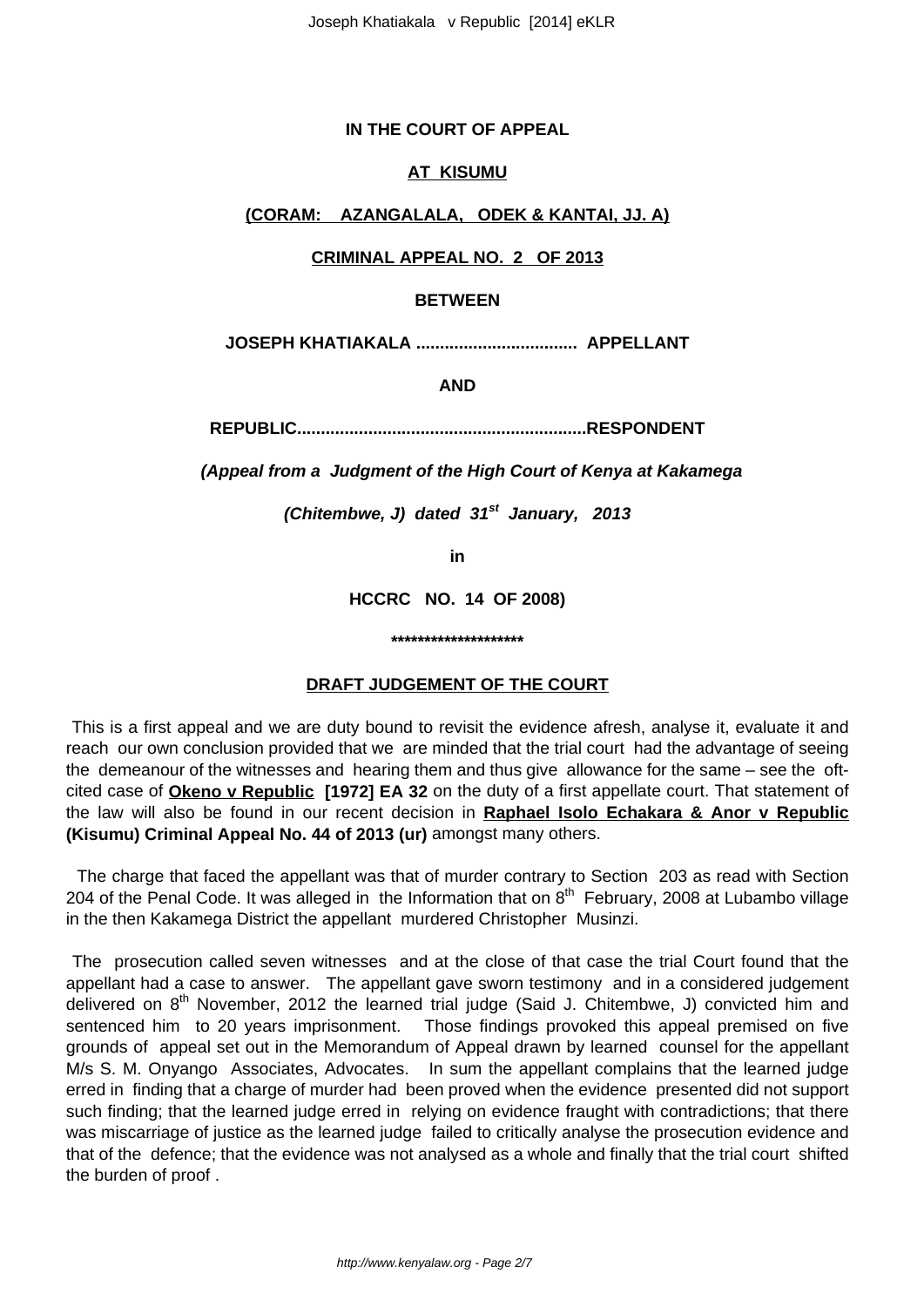What was the case for the prosecution" It was that at about 5:00 p.m on 8<sup>th</sup> February, 2008 **Clayton Bhanja (PW1) (Bhanja),** who owned a bicycle which he operated as a "**boda boda"** taxi was requested by a village elder one Ayisi, to take the Assistant Chief (Christopher Jumba – deceased) home. They were then at Virembe Market and the deceased home at Muleche was about 2 kilometres away. They used a rough road. On reaching a hilly patch of the road and as he continued to cycle the bicycle Bhanja saw the appellant, a person he knew well, who was walking while staggering as if he was drunk. Bhanja overtook the appellant but as he did so the deceased told him that he had been stabbed by the appellant. The deceased thus requested him to seek help and he cycled to the nearby home of **Aggrey Khalusi (PW2) (Khalusi)** but upon arrival there, and upon disembarking from the bicycle the deceased stumbled and fell. Both Bhanja and Khalusi observed that the deceased, who was in official uniform, was bleeding profusely. They carried the deceased to a motor vehicle and sped to Kakamega District Hospital but upon arrival there a doctor pronounced that the deceased had already died.

 Asked, in cross examination, whether he had actually seen the appellant stab the deceased Bhanja had this to say:

**".... The accused stabbed the assistant Chief immediately we passed him. I didn't see accused doing the stabbing. The place is hilly and I was moving slowly. I stopped immediately. There were children coming from school but were quite far. There was nobody on the road other than the three of us, Chief, myself and accused......"**

A report was made at Kakamega Police Station and the body of the deceased was taken to Kakamega Hospital Mortuary where it was identified for post mortem by **Philip Musinzi (PW3)** and **Wilson Musonye (PW6)**. A post mortem was conducted by Dr. Oreke of that hospital whose report was produced by **Dr. Dickson Mchami (PW7) (the Doctor)** who testified that the body of the deceased had a stab wound 6cm long and 0.5cm wide below the right collar bone which had severed the blood vessels under the collar bone. The 2<sup>nd</sup> right rib was fractured and both lungs had collapsed leading the Doctor to conclude that the cause of death was trapping of air in the chest due to a chest penetrating injury.

**No. 42374 PC Benson Owoch (PW4)** of Kakamega Police Station received report of the said incident and visited the scene with other officers but did not find the weapon used to stab the deceased. They also did not find the appellant.

The same day 8<sup>th</sup> February, 2008. **No. 79019040 I. P. Moses Kimong**; upon receiving information, visited the appellants home but did not find him. He later that night received further information and while accompanied by other officers and members of the public he went to Mukangu area where he found the appellant hiding by a river while armed with bows and arrows. He was duly arrested and charged with murder as already stated.

At the end of the prosecution case, and after being put on his defence the appellant in a sworn statement stated that he was a farmer, charcoal burner, a person who prospected in gold and also doubled as a person who lay trapsin the forest to capture animals presumably for food. He admitted knowing the deceased but denied the allegations made against him. He stated that on  $8<sup>th</sup>$  February, 2008 he had gone to sell gold at Khayega after which he enjoyed four beers in a bar and thereafter left for home. He said that he was arrested on  $9<sup>th</sup>$  February, 2008

 Mr. H. B. Indimuli, learned counsel for the appellant, in urging the appeal before us, consolidated all the grounds of appeal and argued them as one. He submitted that there was material contradiction in the evidence of Bhanja who on the one hand testified that he had seen the appellant stab the deceased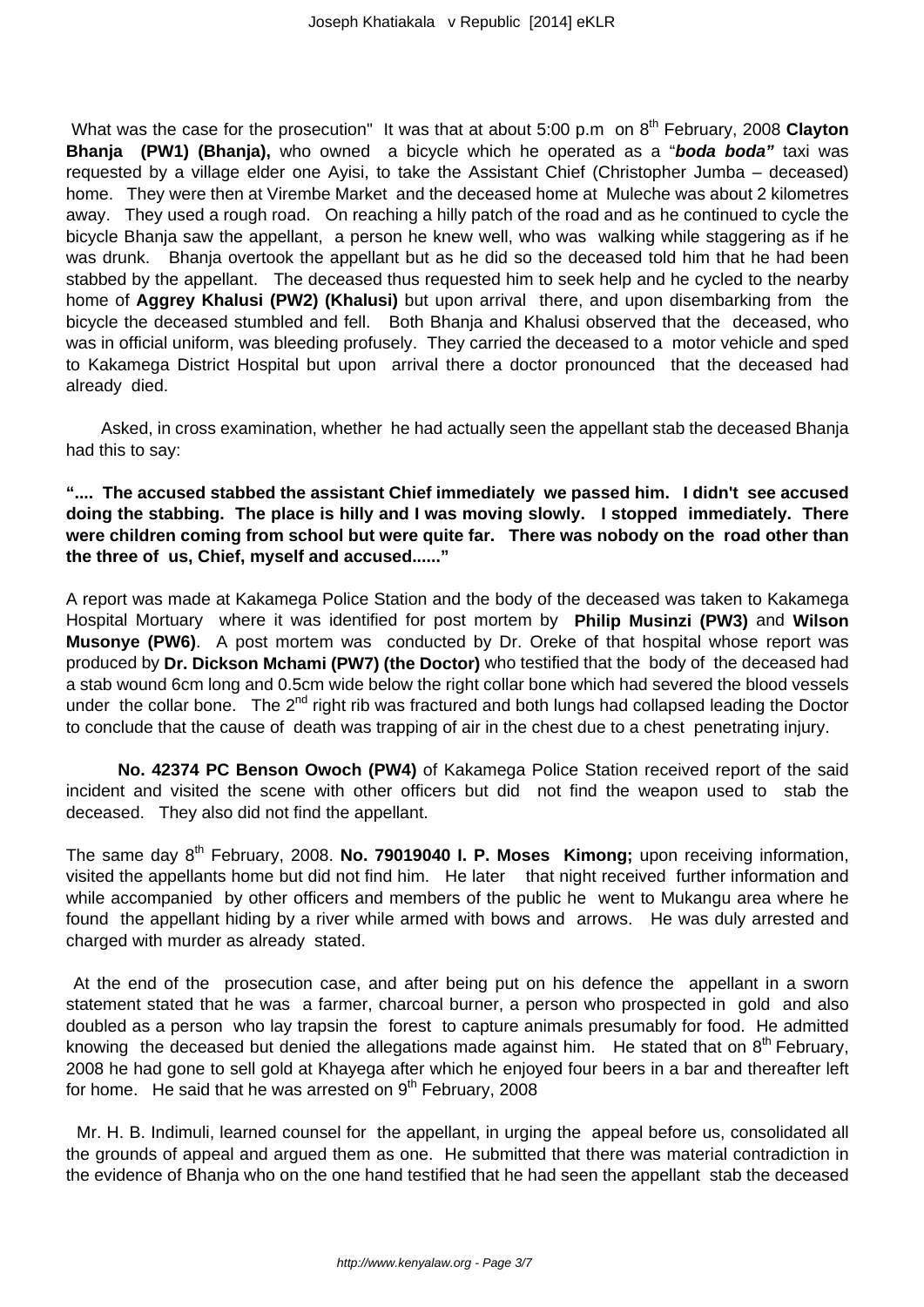but on the other testified that it was the deceased who told him that he had been stabbed by the appellant. Counsel further submitted that the trial court erred in convicting for murder when a motive had neither been established nor proved. For these reasons he urged us to allow the appeal.

 Mr. L. K. Sirtuy, the learned Principal Prosecution Counsel, in opposing the appeal urged that the facts of the case established by circumstantial evidence that it was the appellant and no other who had stabbed the deceased to death.

We have carefully considered the record of appeal, the Memorandum of Appeal, the rival submissions made before us and the law.

The learned trial judge after analysing the evidence presented held that:

**"The only evidence connecting the accused to the offence is that of PW1. It is the evidence of PW1 that he saw the accused walking along the road at a close distance. There was no other person other than the accused and PW1 together with the assistant chief along the road. There were some children coming from school but they were quite far. It is PW1's evidence that it was about 5:00 p.m and the chief had come out of a barasa. PW1 further testified that the place was a bit hilly and he was cycling slowly. PW1 had known the accused for a long time and knew that he used to poach animals in the forest.**

 **On the other hand there is the evidence of the accused person who testified that he did not see PW1 and the deceased along the road on that material day. The accused was coming from Khayega after having sold his gold. He denied having committed the offence. He took some four beers after selling his gold and walked along the road heading to Chepsonoi area.**

 **From the evidence on record I am satisfied that it was the accused who stabbed the deceased. The offence occurred at about 5:00 p.m. and PW1 clearly saw the accused. It is PW1's further evidence that the chief told him that he had been stabbed. PW1 stopped the bicycle immediately the chief was stabbed and that was after they had passed the accused. There was no other person along the road. Although the motive is not known but I am satisfied that the accused stabbed the deceased and he had the intention to cause him grievous harm. The deceased died because of the injuries inflicted on him by the accused.........."**

The learned judge proceeded to find that the appellant stabbed the deceased inflicting fatal injuries and that he was therefore guilty of murder and convicted him accordingly.

Bhanja did not see or observe the appellant stab the deceased but he testified that it was only the three of them who were at the scene and that there was nobody else who could have stabbed the deceased. Indeed his testimony went further to the effect that as soon as he overtook the appellant while slowly cycling up a gentle hill the deceased informed him immediately that he had been stabbed and they should go to hospital.

It was held by the predecessor of this Court in **Kipkering Arap Koske & Anor v R 1949 EA 135** that in order to justify, on circumstantial evidence, the inference of guilt, the inculpatory facts must be incompatible with the innocence of the accused, and incapable of explanation upon any other reasonable hypothesis other than that of his guilt, and the burden of proving facts which justify the drawing of this inference from the facts to the exclusion of any reasonable hypothesis of innocence is always on the prosecution and never shifts to the accused. See also **Sawe v Republic [2003] e KLR** where the same proposition was made.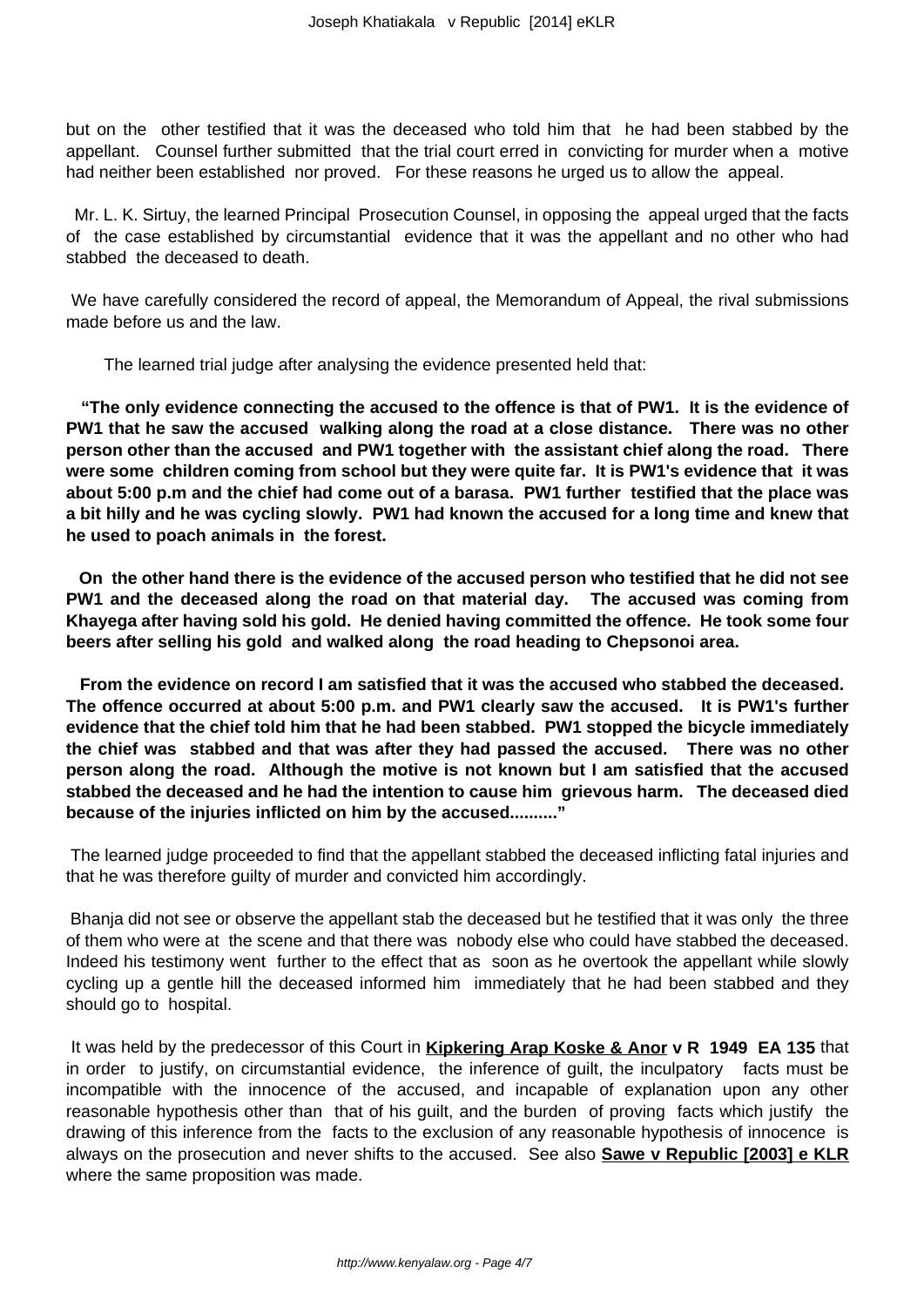On our part, and upon re-analysing, as we must, the evidence on record, we are satisfied that there was sufficient evidence before the trial court to find that it was the appellant and no other who stabbed the deceased inflicting injuries on him. Bhanja had clearly seen the appellant, a person he knew very well before, walking ahead of them as he cycled the bicycle uphill. It was broad daylight and there was no other person at the scene at all. The deceased suddenly informed Bhanja, as soon as they had overtaken the appellant, that he had been stabbed and they should go to hospital. The circumstances were such that it was the appellant, and no other, who had the opportunity to stab the deceased. The learned trial judge cannot be faulted on this aspect of the matter at all.

 There is however one aspect of the matter that calls for our further consideration. As stated the appellant was charged with and was convicted of the offence of murder. The learned trial judge, after analysing the evidence placed before him stated is part of the judgment that although the motive for the attack was not known the judge was satisfied that the appellant stabbed the deceased with intention to cause him grievous harm and was thus guilty of murder.

Section 203 of the Penal Code defines the offence of murder as

## **"Any person who of malice aforethought causes death of another person by an unlawful act or omission is guilty of murder."**

And Section 206 of the same Code defines malice aforethought as comprising of:

**"Malice aforethought shall be deemed to be established by evidence proving any one or more of the following circumstances -** 

**(a) An intention to cause the death of or to do grievous harm to any person, whether that person is the person actually killed or not;** 

**(b) knowledge that the act or omission causing death will probably cause the death or grievous harm to some person, whether that person is the person actually killed or not, although such knowledge is accompanied by indifference whether death or grievous bodily harm is caused or not, or by a wish that it may not be caused**

**(c ) an intent to commit a felony;**

## **(d) an intention by the act or omission to facilitate the flight or escape from custody of any person who has committed or attempted to commit a felony."**

The learned trial Judge found that malice aforethought had been proved.

Malice aforethought is really the intention or **mens rea** in murder cases. It is not essential to prove motive in a murder case. We say this because Section 9 (3) of the Penal Code provides that:

## **"Unless otherwise expressly declared, the motive by which a person is induced to do or omit to do an act, or to form an intention, is immaterial so far as regards criminal responsibility."**

It may however become one of the elements to consider where the case for the prosecution, as the case which was before the learned judge, rested purely on circumstantial evidence. That issue became one of the issue for consideration in the case of **Libambula v Republic [2003] KLR 683** where this Court stated: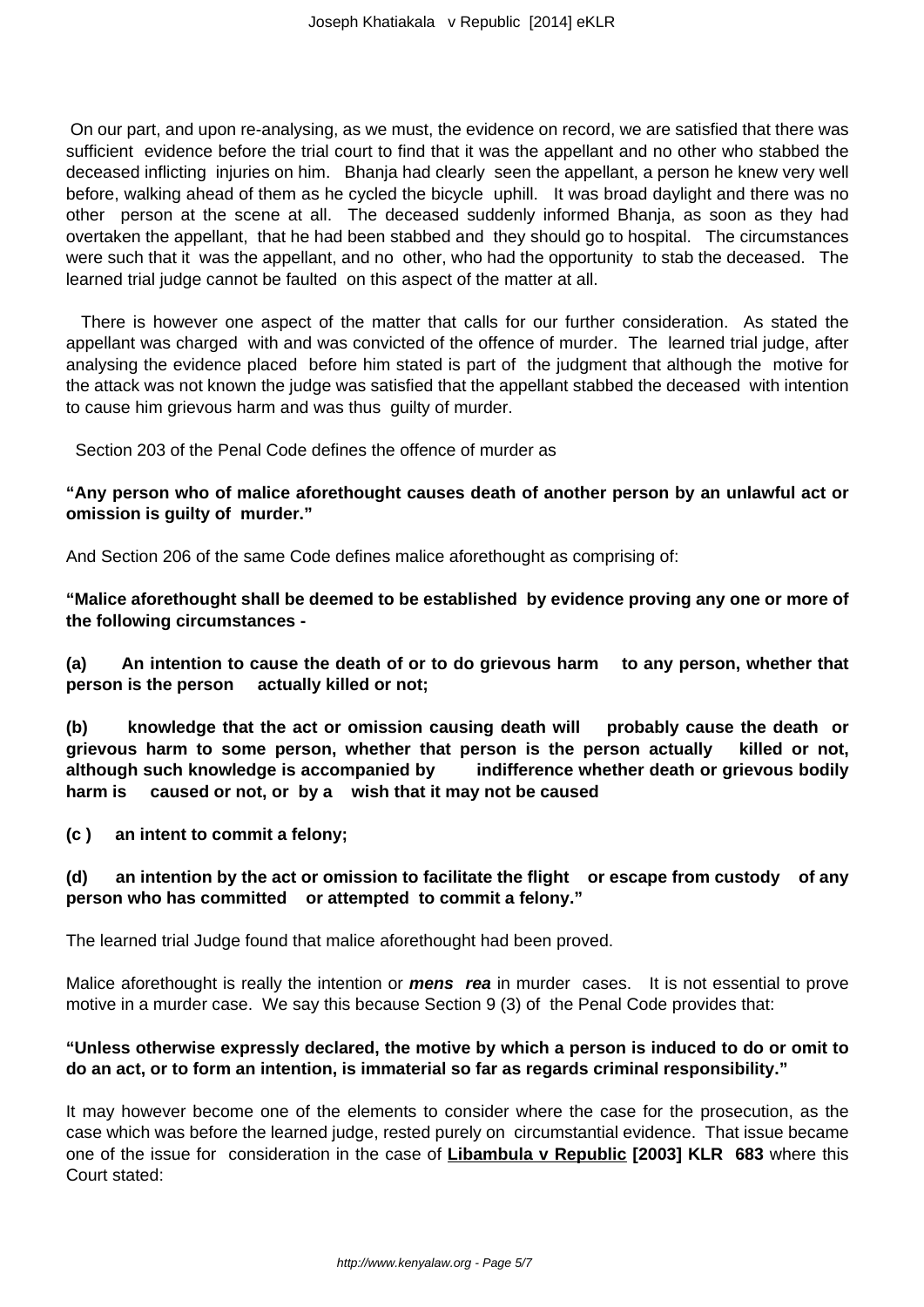**" We may pose, what is the relevance of motive here" Motive is that which makes a man do a particular act in a particular way. A motive exists for every voluntary act, and is often proved by the conduct of the person. See Section 8 of the Evidence Act Cap 80 Laws of Kenya. Motive becomes an important element in the chain on presumptive proof and where the case rests on purely circumstantial evidence. Motive of course, may be drawn from the facts, though proof of it is not essential to prove crime."**

In that sense, as was held in **Muili Tulo v Republic** [2014] e KLR, motive is not *mens rea.* 

In the case before the learned Judge Bhanja testified that while cycling carrying the deceased on his bicycle:

#### **"....I saw someone walking while staggering. I recognized him as Khatiakala......"**

In cross examination the same witness stated that:

#### **"......The accused walked as if he was drank...."**

This witness also stated that he knew the appellant as a person who poached animals in the forest. Police Officer Kimong testified that upon receiving information he went to Mukangu area at 1:00a.m where he found the appellant by a river, hiding in a forest armed with a bow and arrows. The appellant himself, in sworn testimony in his own defence stated his various occupations to include laying snares for animals in the forest.

The learned trial judge established, as one of the issues calling for his consideration, whether the appellant was drunk to the extent that he did not know what he was doing. In the end the Judge found that the appellant was not intoxicated to the extent of not knowing what he was doing.

It will therefore be seen that the evidence placed before the learned judge, and which he accepted, was that the appellant could very well have taken intoxicating drinks which made him stagger as he walked on the road. It would appear that upon Bhanja overtaking him, and in a completely unprovoked attack, he proceed to stab the deceased and then disappeared from the scene only to be found many hours later by police as he hid at a river in the forest.

The circumstances of the case and the facts laid out by the prosecution do not appear to have established the necessary **mens rea** to found a charge of murder as provided by the said Section of the Penal Code. The appellant was armed with a sharp object which he probably used in his occupation of hunting animals in the forest.

For reasons that are not known on that particular day, and after apparently taking alcohol, the appellant attacked the deceased by stabbing him and then disappearing from the scene. We are of the respectful opinion that the circumstances appear to establish an offence of manslaughter but not that of murder which the appellant was charged and for which he was convicted.

Having come to the conclusion that the appellant was wrongly convicted for murder instead of manslaughter this appeal partially succeeds to the extent that we quash the conviction for murder and substitute thereof a conviction for maslaughter as provided by Section 202 of the Penal Code.

What is the appropriate sentence to be awarded to the appellant"